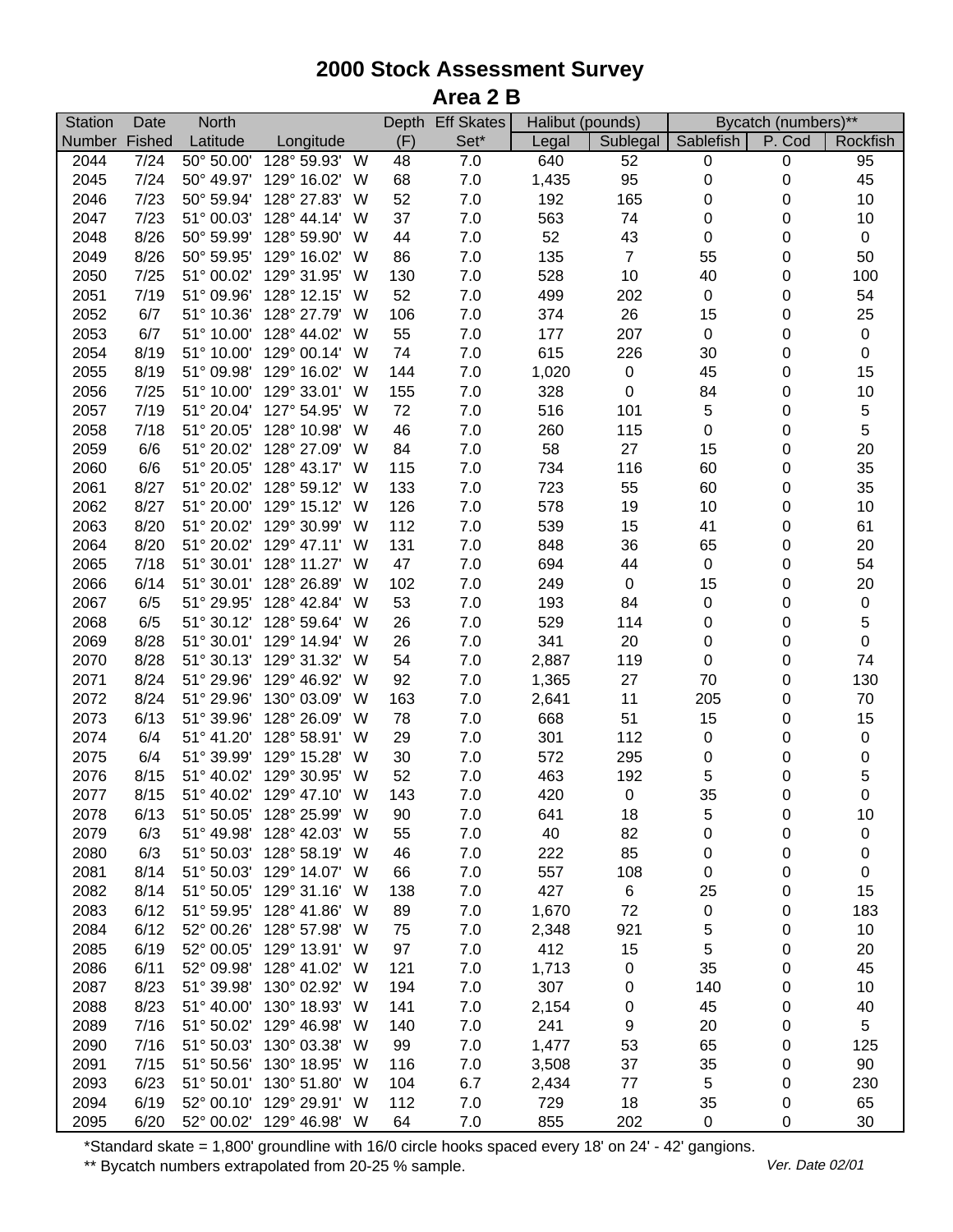## **2000 Stock Assessment Survey Area 2 B**

| <b>Station</b> | Date         | <b>North</b>             |                                         |   |           | Depth Eff Skates |            | Halibut (pounds) | Bycatch (numbers)** |           |                   |
|----------------|--------------|--------------------------|-----------------------------------------|---|-----------|------------------|------------|------------------|---------------------|-----------|-------------------|
| Number         | Fished       | Latitude                 | Longitude                               |   | (F)       | Set*             | Legal      | Sublegal         | Sablefish           | P. Cod    | Rockfish          |
| 2096           | 6/20         | $\overline{51}$ ° 59.98' | 130° 03.10'                             | W | 77        | 7.0              | 347        | 317              | $\pmb{0}$           | $\pmb{0}$ | 0                 |
| 2097           | 6/21         | 52° 00.02'               | 130° 19.06'                             | W | 194       | 7.0              | 43         | 10               | 95                  | 0         | 5                 |
| 2098           | 6/21         | 51° 59.93'               | 130° 35.05'                             | W | 145       | 7.0              | 959        | 49               | 30                  | 0         | 5                 |
| 2099           | 6/23         | 51° 59.99'               | 130° 51.93'                             | W | 113       | 7.0              | 1,296      | 170              | $\pmb{0}$           | 0         | 10                |
| 2100           | 6/11         | 52° 09.98'               | 128° 57.13'                             | W | 91        | 7.0              | 828        | 63               | $\mathbf 0$         | 0         | 196               |
| 2101           | 6/10         | 52° 10.01'               | 129° 13.97'                             | W | 95        | 7.0              | 105        | 50               | 15                  | 0         | 65                |
| 2102           | 6/10         | 52° 10.05'               | 129° 30.09'                             | W | 115       | $7.0$            | 143        | $\pmb{0}$        | 5                   | 0         | 129               |
| 2103           | 7/4          | 52° 09.95'               | 129° 45.98'                             | W | 114       | $7.0$            | 435        | $\pmb{0}$        | $\mathbf 0$         | $\pmb{0}$ | 114               |
| 2104           | 8/13         | 52° 09.98'               | 130° 03.00'                             | W | 92        | 7.0              | 651        | 196              | $\boldsymbol{0}$    | 0         | 0                 |
| 2105           | 8/13         | 52° 09.99'               | 130° 19.09'                             | W | 218       | 7.0              | $\pmb{0}$  | $\pmb{0}$        | 115                 | 0         | 5                 |
| 2106           | 6/24         | 52° 10.02'               | 130° 35.00'                             | W | 105       | 7.0              | 993        | 16               | 25                  | 0         | $\mathbf 0$       |
| 2107           | 6/22         | 52° 09.93'               | 130° 52.01'                             | W | 123       | 7.0              | 2,604      | 137              | 5                   | 0         | 10                |
| 2108           | 7/3          | 52° 19.96'               | 129° 12.89'                             | W | 75        | 7.0              | 1,439      | 229              | $\boldsymbol{0}$    | 0         | 150               |
| 2109           | 7/3          | 52° 20.02'               | 129° 30.02'                             | W | 93        | 7.0              | 874        | 62               | $\pmb{0}$           | 0         | 45                |
| 2110           | 7/4          | 52° 19.99'               | 129° 46.15'                             | W | 115       | 7.0              | 576        | 27               | $\pmb{0}$           | 0         | 214               |
| 2111           | 8/9          | 52° 20.07'               | 130° 02.98'                             | W | 125       | 7.0              | 422        | 49               | 10                  | 0         | 20                |
| 2112           | 8/9          | 52° 19.92'               | 130° 19.05'                             | W | 189       | 7.0              | 34         | $\pmb{0}$        | 109                 | 0         | 40                |
| 2113           | 6/24         | 52° 20.07'               | 130° 34.94'                             | W | 91        | 7.0              | 1,498      | 112              | 20                  | 0         | 0                 |
| 2114           | 6/22         | 52° 20.03'               | 130° 51.98'                             | W | 79        | 7.0              | 272        | 66               | 5                   | 0         | 0                 |
| 2115           | 7/2          | 52° 30.25'               | 129° 32.59'                             | W | 53        | 7.0              | 390        | 102              | $\pmb{0}$           | 0         | 40                |
| 2116           | 7/2          | 52° 29.92'               | 129° 45.91'                             | W | 97        | 7.0              | 539        | 9                | $\pmb{0}$           | 0         | 94                |
| 2117           | 8/8          | 52° 30.08'               | 130° 01.96'                             | W | 146       | 7.0              | 852        | 17               | 40                  | 0         | 20                |
| 2118           | 8/8          | 52° 29.99'               | 130° 19.16'                             | W | 142       | 7.0              | 473        | $\pmb{0}$        | 85                  | 0         | 40                |
| 2119           | 8/7          | 52° 29.96'               | 130° 34.86'                             | W | 68        | $7.0$            | 1,002      | 107              | $\pmb{0}$           | 0         | 15                |
| 2120           | 8/7          | 52° 30.02'               | 130° 52.11'                             | W | 61        | $7.0$            | 1,550      | 232              | $\pmb{0}$           | 0         | 15                |
| 2121           | 7/1          | 52° 40.01'               | 129° 45.83'                             | W | 100       | 7.0              | 174        | 24               | $\pmb{0}$           | 0         | $30\,$            |
| 2122           | 7/1          | 52° 39.93'               | 130° 01.98'                             | W | 145       | 7.0              | 299        | $\boldsymbol{9}$ | 80                  | 0         | 5                 |
| 2123           | 8/6          | 52° 39.97'               | 130° 19.04'                             | W | 120       | 7.0              | 354        | $\pmb{0}$        | 25                  | 0         | 60                |
| 2124           | 8/6          | 52° 39.95'               | 130° 35.12'                             | W | 80        | 7.0              | 1,523      | 34               | 15                  | 0         | 54                |
| 2125           | 6/30         | 52° 49.95'               | 130° 02.00'                             | W | 140       | 7.0              | 142        | $\pmb{0}$        | 54                  | 0         | 44                |
| 2126           | 6/30         | 52° 49.95'               | 130° 18.97'                             | W | 115       | 7.0              | 261        | 19               | 30                  | 0         | 104               |
| 2127           | 6/29         | 53° 00.00'               | 129° 45.00'                             | W | 106       | 7.0              | 432        | 35               | 59                  |           |                   |
| 2128           | 6/29         | 52° 60.00'               | 130° 02.07'                             | W | 105       | 7.0              | 452        |                  |                     | 5<br>5    | 84<br>35          |
| 2129           | 7/10         |                          | 52° 30.02' 131° 08.20' W                |   | 44        | 7.0              |            | 50<br>429        | 30<br>$\pmb{0}$     | 0         | 30                |
|                |              |                          |                                         |   |           |                  | 1,609      |                  |                     |           |                   |
| 2130           | 7/10<br>7/11 | 52° 40.00'               | 52° 30.00' 131° 24.87' W<br>130° 52.08' | W | 65<br>50  | 7.0<br>7.0       | 517<br>858 | 0                | 0                   | 0         | 0<br>5            |
| 2131<br>2132   | 7/11         |                          | 52° 40.03' 131° 08.11' W                |   | 39        | 6.9              |            | 850<br>317       | 0                   | 0         | 15                |
| 2133           | 7/12         |                          | 52° 50.00' 130° 34.91' W                |   |           |                  | 1,035      |                  | 0                   | 0         | 47                |
|                | 7/12         |                          | 52° 50.00' 130° 52.23' W                |   | 60        | 7.0              | 541        | 84               | 0<br>$\pmb{0}$      | 0         |                   |
| 2134           | 7/13         |                          | 53° 00.02' 130° 17.62' W                |   | 26<br>111 | 7.0              | 87         | 13<br>$\pmb{0}$  |                     | 0         | $\pmb{0}$         |
| 2135           |              |                          | 53° 00.00' 130° 35.08'                  |   |           | 6.5              | 268        |                  | 70                  | 0         | 28<br>$\mathbf 0$ |
| 2136           | 7/13         |                          |                                         | W | 51        | 7.0              | 399        | 117              | 10                  | 0         |                   |
| 2137           | 7/14         |                          | 53° 10.00' 130° 17.97' W                |   | 85        | 7.0              | 1,075      | 36               | 20                  | 5         | 20                |
| 2138           | 8/6          |                          | 53° 10.00' 130° 35.00'                  | W | 101       | 7.0              | 265        | 8                | 65                  | 0         | 55                |
| 2139           | 8/7          | 53° 10.00'               | 130° 52.16'                             | W | 56        | 7.0              | 131        | 17               | $\pmb{0}$           | 0         | $\pmb{0}$         |
| 2140           | 7/14         | 53° 20.02'               | 130° 17.59'                             | W | 59        | 7.0              | 667        | 175              | $\boldsymbol{0}$    | 0         | 30                |
| 2141           | 8/6          | 53° 20.00'               | 130° 35.08'                             | W | 57        | 7.0              | 477        | 334              | 10                  | 0         | 15                |
| 2142           | 8/6          | 53° 20.00'               | 130° 52.56'                             | W | 72        | 7.0              | 527        | 46               | 40                  | 0         | 30                |
| 2143           | 7/18         | 53° 20.00'               | 132° 48.73'                             | W | 74        | 6.5              | 1,123      | 662              | $\mathbf 0$         | 0         | 23                |
| 2144           | 7/18         |                          | 53° 20.00' 133° 05.88'                  | W | 138       | 6.9              | 2,569      | $\mathbf 0$      | 74                  | 0         | 39                |
| 2145           | 8/5          |                          | 53° 30.00' 130° 52.21' W                |   | 49        | 7.0              | 509        | 126              | $\pmb{0}$           | 0         | 0                 |
| 2146           | 7/19         |                          | 53° 30.01' 133° 05.47' W                |   | 229       | 7.0              | 314        | 0                | 114                 | 0         | 168               |

\*Standard skate = 1,800' groundline with 16/0 circle hooks spaced every 18' on 24' - 42' gangions.

\*\* Bycatch numbers extrapolated from 20-25 % sample. We are also asset that the UP of the Material of the Materia